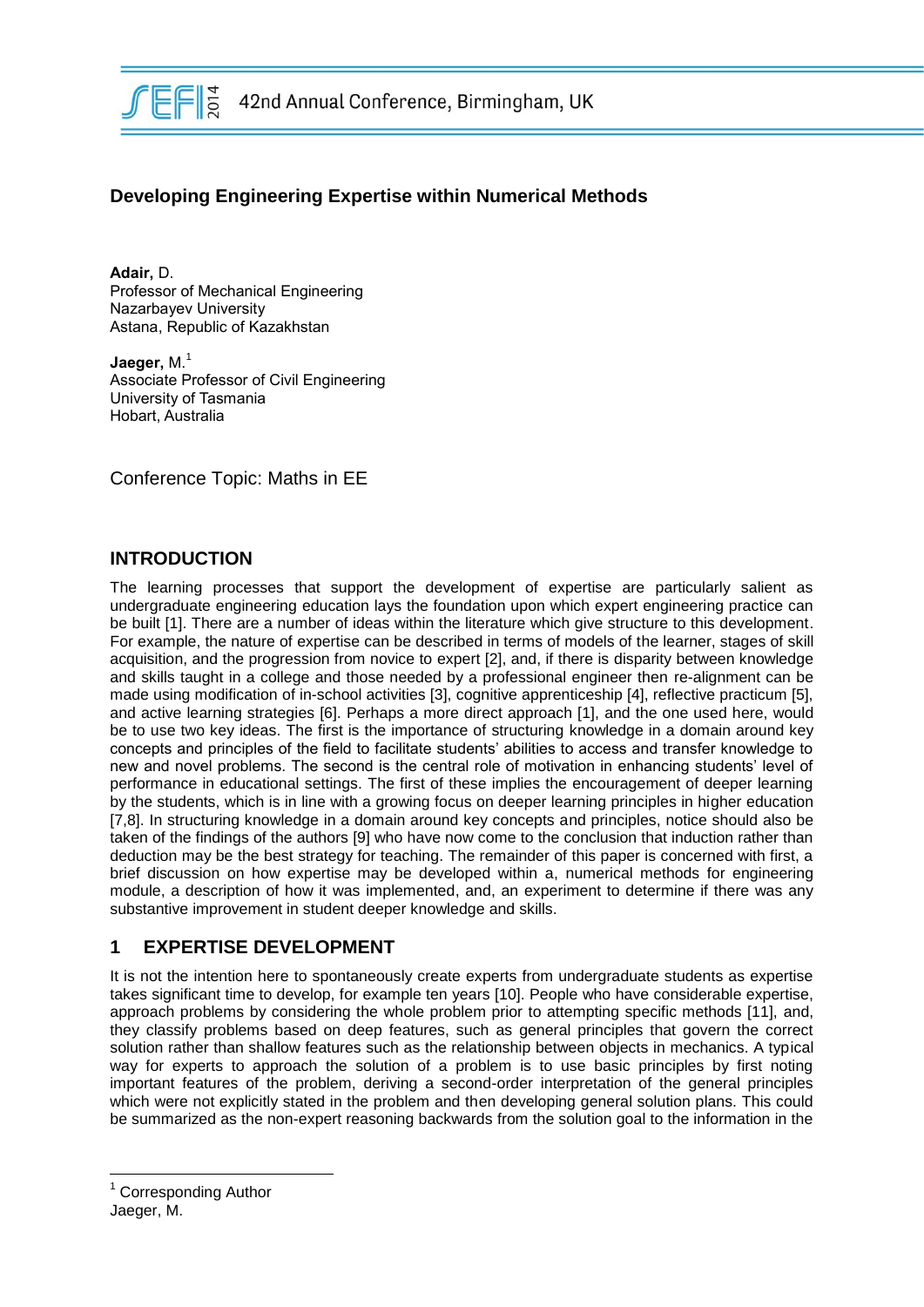

problem whereas the expert reasons forward by developing a representation of the whole problem and using it to generate a problem solution [12].

It is our intention to provide learning experiences that are consistent with what is known about the development of expertise. That is to say that the experiences provided during the module will contribute to the maximum possible extent to the growth of expertise. Therefore it is the intention to design and sequence learning experiences, sometimes called, "effective learning experiences" [1], which will promote greater quantities of knowledge and component skills. Obviously, deeper approaches to learning and a closer integration of knowledge and skills place quite a significantly higher cognitive demand on students than the more traditional shallow approach. Hence there is a distinct need to raise motivation within students. Several authors have provided summaries of practices likely to enhance motivation including the authors [13,14]. The authors of [13] emphasizes that students need to perceive the value of the learning experience, students need to have the expectation that they can create and execute a plan to succeed at a given learning task, and, be aware that the learning environment set by the instructor supports their learning. The author of [14] summarizes important points concerning the role of motivation in learning, and guidelines for designing effective instructional environments. First, to attain higher levels of both personal and institutional interest, more cognitive engagement is needed and, instructors should include stimulating, interesting tasks, activities and materials including some novelty. Secondly, let the students have as much personal control of their own learning as possible and behavior, so instructors should provide feedback that focuses on the processes of learning, including use of strategies, effort, and the general changeable and controllable nature of learning. Thirdly, it is important to let students feel confident and competent about their learning tasks.

# **2 ENGINEERING EXPERTISE DEVELOPMENT FOR NUMERICAL METHODS**

The two key suggestions from the preceding two paragraphs have been used as the basis to revise the delivery of an existing numerical methods module with the aim of producing better understanding and skills. What has been attempted is, '*structuring knowledge around key concepts and principles of the field to facilitate students' abilities to access and transfer knowledge to new and novel problems',*  and*, 'improving the central role of motivation to enhance students' level of performance in educational settings'.*

To help in the structuring of the knowledge and to give immediate and easy access to the knowledge, a system replacing the tutorials and computer laboratories of the traditional course, centered on the computer algebra system *Mathematica* was devised, where all files necessary for the course (lecture notes, additional learning materials, databases, computer codes, reports, etc.) are available concisely, using notebook (.nb) files and placed on the course management system Moodle. This part of the new approach could be thought of as pseudo-web-based teaching. The traditional two-hour lecture per week was retained. The tutorial and laboratory materials were re-written with worked examples and small projects much more closely related to key concepts of the mathematics of numerical methods, fluid mechanics, heat transfer and vibration theory. The system was designed whilst keeping in mind the expected audience, page design, and usability [15], as well as its interconnection with the face-toface lectures. The learning abilities of the students, in addition to their knowledge acquired from prerequisite modules, were taken into account. Also, thought was given as to where the students would learn, and, ensuring they had access to computers when required. For page design, Moodle makes it easy to navigate from one learning material to the next. Consistency was used regarding fonts and layouts to help avoid frustration and make the scanning of information easier. The concepts and topics were organized to help the learner find key facts quickly and assist in comprehending critical topics. So called "chunking of information" was used where small sections of information were isolated to help the students retain the information better. It is known that people can retain large amounts of information if the information is presented in a well-organized fashion with the topics segmented [15].

As this new part of the course is, in the main, a self-study medium, interaction of the learner with the course contents becomes more important than found in other teaching forums. The learner has to interact with the content of the course as opposed to the instructor. This content engagement is critical and the learning experience is greatly enhanced when exercises and/or activities are incorporated [15]. This is exactly what this new system is used for here and, there is almost continual active learning when using this system. Animation, simulations, small quizzes and tests, are all written using *Mathematica* notebooks.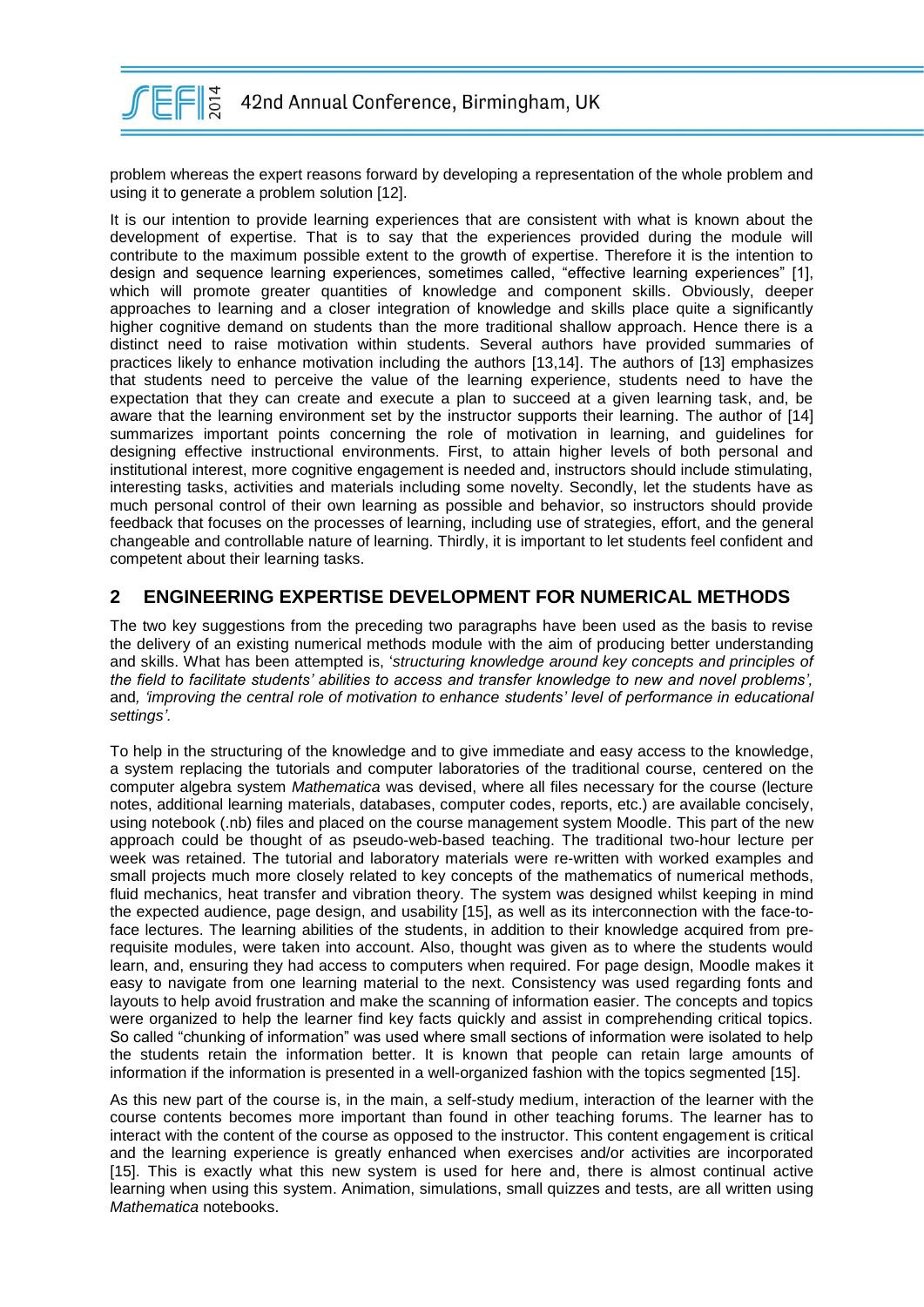

There is a "Root" (Fig. 1) system to help the student navigate through the many information files, together with a primitive, but developing "Find" option. Students also have a comprehensive "Help" option, where all *Mathematica* functions are fully described together with very useful examples. Communication currently is usually by email, chat-line or SMS with the participants fully capable of sending messages to individuals or to groups of other participants in addition to the instructor.



# *Fig.1* Student interaction with new learning system

To help with the motivation of the students, it was recognized that students had to be prepared to use the new system. This was in part instructional on how to use the system, but also inspirational ,in that the students were given information concerning the advantages of self-learning and raised their consciousness regarding letting them see that engaging in this activity could be fun, sometimes easier and definitely educationally rewarding. The system was designed to have meaningful events and relationships to engineering professional life. The exercises, homeworks and assignments were designed with the thought that they should be distinctive and memorable and that the pace of learning was neither overwhelming nor underwhelming. Today's students, like society in general, have a need for instant gratification. Therefore, the first tasks in the learning process were given special consideration. The learner was carefully told of the context of the task, how it fits into engineering in general, they were given the hint of the challenge, and also of the resulting feeling of achievement when finished.

Lastly, there was an attempt to alleviate some of the disadvantages of working in relative isolation and the subsequent development of bad habits. In an effort to counteract these, meetings, in student groups of not more than 30 in number, were called when thought necessary and not less than one per week. During these informal meetings, which were student centered, every student was encouraged to talk about problems, successes, ways of working, etc. If a problem with a student falling behind arose, a teaching assistant was asked to help rectify any problems.

# **3 EXPERIMENT**

To investigate the effectiveness the new developed approach to teaching and learning numerical methods in engineering, a controlled experiment applying a pre-test- post-test control group design was conducted [16]. The subjects had to undertake two tests, one before the module started (pre-test) and one after the module was completed (post-test). The effectiveness of the teaching and learning was then evaluated by comparing the scores between subjects in the experimental group (A), i.e. those who were taught using the new approach, and subjects in the control group (B), i.e. those who were taught using the traditional approach. The new approach consisted of a two-hour lecture plus as long as a student liked using the materials on Moodle. The traditional approach consisted twelve weeks of a two-hour lecture, a two-hour tutorial and a two-hour computer laboratory session each week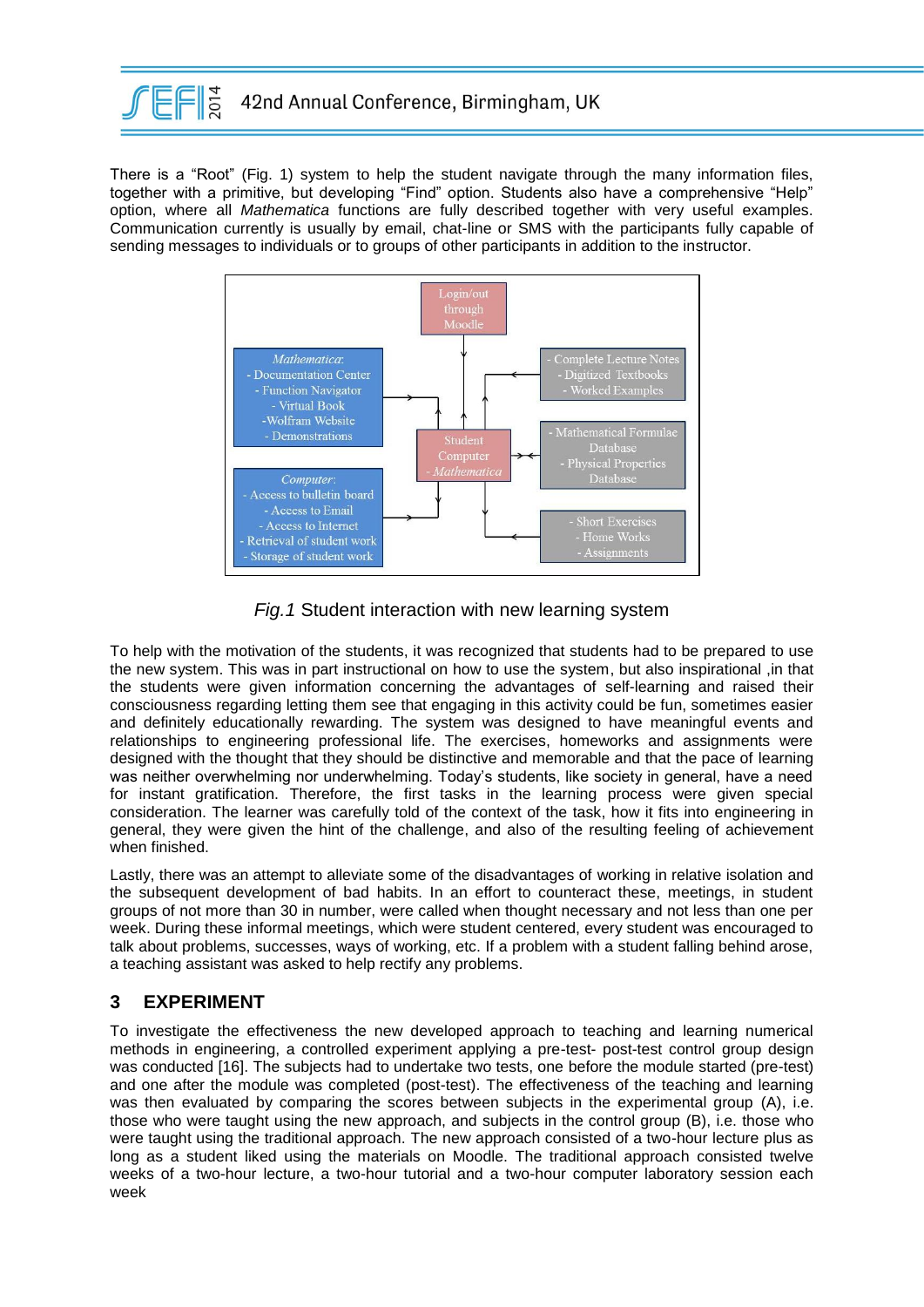

# **3.1 Experimental hypothesis**

Six constructs were used to measure performance of the teaching and learning. Each construct was represented by one dependent variable. The experimental hypothesis was stated for the dependent variables as,

'*The learning effect in group A is higher than in group B, either with regard to the performance improvement between pre-test and post-test (relative learning effect), or with regard to post-test performance (absolute learning effect). The absolute learning effect is of interest because it may indicate an upper bound of the possible correct answers depending on the type of teaching and learning (A or B)*'.

#### **3.2 Method**

A pre-test-post-test control group design was applied. The design involved subjects from groups taught in two sequential semesters. The groups had already been taught modules in Engineering Mathematics and Vector Analysis in exact content and time-wise replication, and a distribution of their combined results for these two modules is shown on *Fig. 2*



*Fig. 2* Normalized distributions of combined marks for groups (A) and (B).

As can be seen, the distributions of the two student cohorts are reasonably similar in their mathematical abilities, and the correlation coefficient was calculated as 0.91. The mean results for groups (A) and (B) were 65.4% and 64.9%, respectively, and the standard deviations were 8.6% and 10.1 % respectively.

The students did not know that the post-test questions were identical to the pre-test questions, nor were they allowed to keep any of the examination questions. The personal characteristics of each group are summarized in *Table 1*.

| Characteristic      | Group (A) $(n = 124)$             | Group (B) $(n = 149)$             |  |
|---------------------|-----------------------------------|-----------------------------------|--|
| Average Age (years) | 21.5                              | 20.6                              |  |
| Percentage female   | 52%                               | 49%                               |  |
| Maiors              | Chemical, Electrical, Mechanical, | Chemical, Electrical, Mechanical, |  |
|                     | Civil Engineering                 | Civil Engineering                 |  |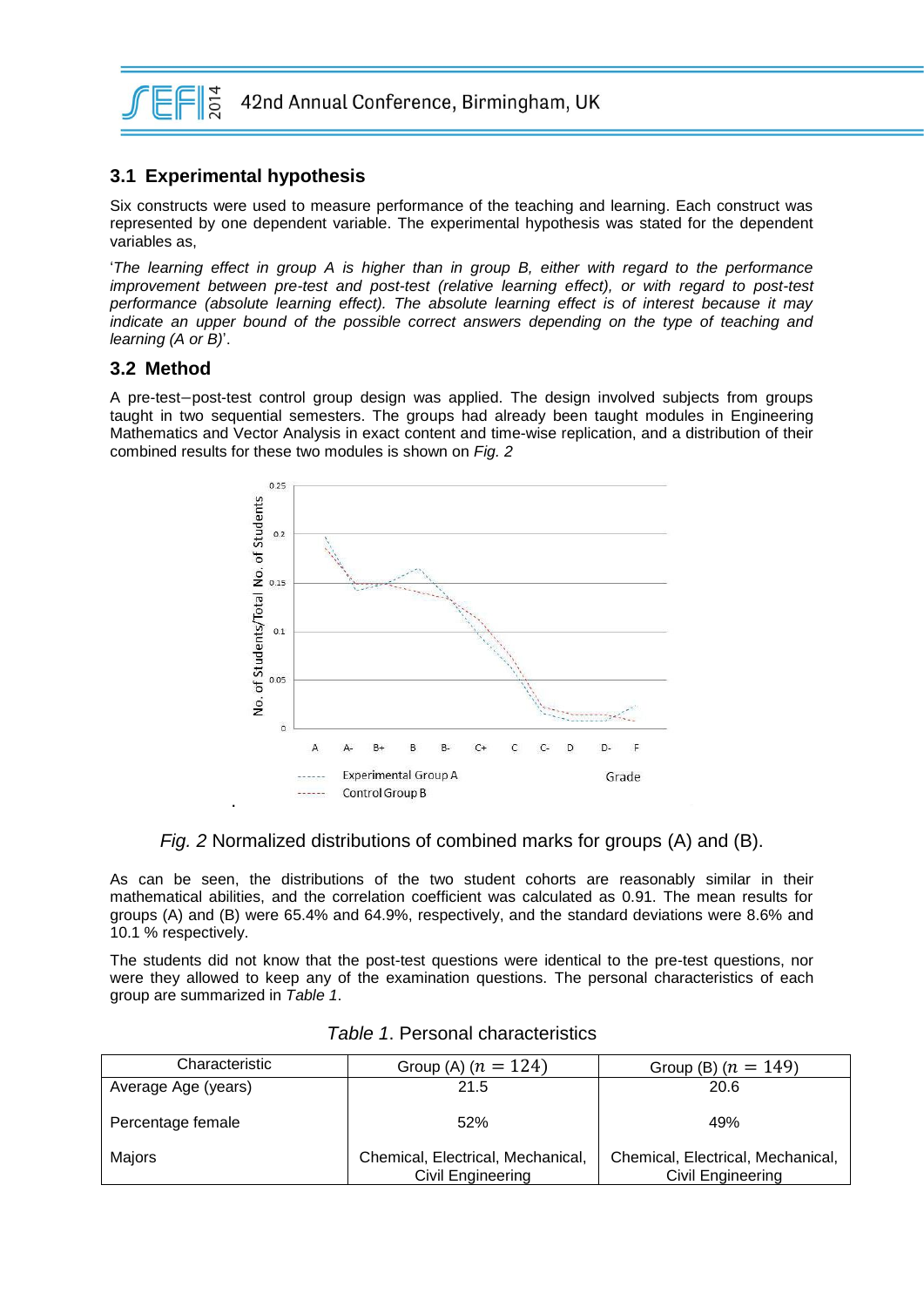

Two things especially were of concern to this experiment: the opinion of both groups of web-based learning was not high, indicating perhaps that the pseudo-web-based teaching being offered to the experimental group (A) may not be well received; secondly working with others seems to very important to each group, indicating again that possible isolation when using the course management system approach must be guarded against. During the experiment, data for two types of variables were collected, that is four dependent variables to capture fundamental concept knowledge (C.1, …,C.4) and two dependent variables which capture skills concerning the module (S.1, S.2). The dependent variables are constructs used to capture engineering expertise as gained from the teaching and learning of the module. Each construct was measured through an aggregate of 3 questions. The nature of the questions asked for each construct is given in *Table 2*.

### *Table 2*. Experimental variables

|     | Knowledge concerning fundamental concepts of:                                                |
|-----|----------------------------------------------------------------------------------------------|
| C.1 | Ordinary and partial differential equations.                                                 |
| C.2 | Fluid mechanics in relation to numerical methods.                                            |
| C.3 | Heat transfer in relation to numerical methods.                                              |
| C.4 | Vibration theory in relation to numerical methods.                                           |
|     |                                                                                              |
| S.1 | Demonstration of computational skills when solving partial differential equations.           |
| S.2 | Demonstration of computational skills to visualize results during the post-processing stage. |

Standard significance testing was used to investigate the effect of the treatments on the dependent variables C.1 to C.4 and S.1 and S.2. The null hypotheses were stated as follows,

- $H_{0,1}$ : There is no difference in relative learning effectiveness between experimental group (A) and control group (B).
- $H_{0,2}$ : There is no difference in absolute learning effectiveness between experimental group (A) and control group (B).

For testing hypotheses  $H_{0,1}$  and  $H_{0,2}$  an appropriate test is a one-sided *t*-test for independent samples [17]. It is well known that the *t*-test operates under the assumption of normal distribution of the variables in the test samples and the absence of outliers. On testing it was found that normal distributions of results could not be assumed and the results for each lay within the range of  $\pm 2\sigma$  for each of the tests. It has been stated [16] that *t*-tests are in fact quite robust against the violation of the normality assumption but strongly influenced by outliers. Given what has been just described, it was felt that *t*-testing was appropriate here.

# **4 RESULTS**

#### **4.1 Inferential statistics**

In the following, the results of statistical hypotheses testing are presented for each hypothesis individually.

*Table 3* shows for each dependent variable separately the results of testing hypothesis  $H_{0,1}$  using a one-tailed *t*-test for independent samples. Column two of this table gives the value of Cohen's d, column three the degrees of freedom, column four the *t*-value of the study, column five the critical value for  $\alpha$  = 0.10 that the *t*-value has to exceed to be statistically significant, and column six provides the associated *p*-value.

The most striking of these results is the large Cohen's d values for the dependent variables S.1 and S.2. A statistically significant level and practical significance was achieved for both of these dependent variables. For the dependent variable C.1, which was concerned with fundamental concepts involving partial differential equations and ordinary differential equations, the result was less emphatic, but also statistically significant and of practical significance. The result for the dependent variable C.2 shows a very low value hence no significant result can be claimed here, and, while the dependent variable C.3 result shows a slightly statistically significant result. The dependent variable C.4 does not support the direction of the hypothesis.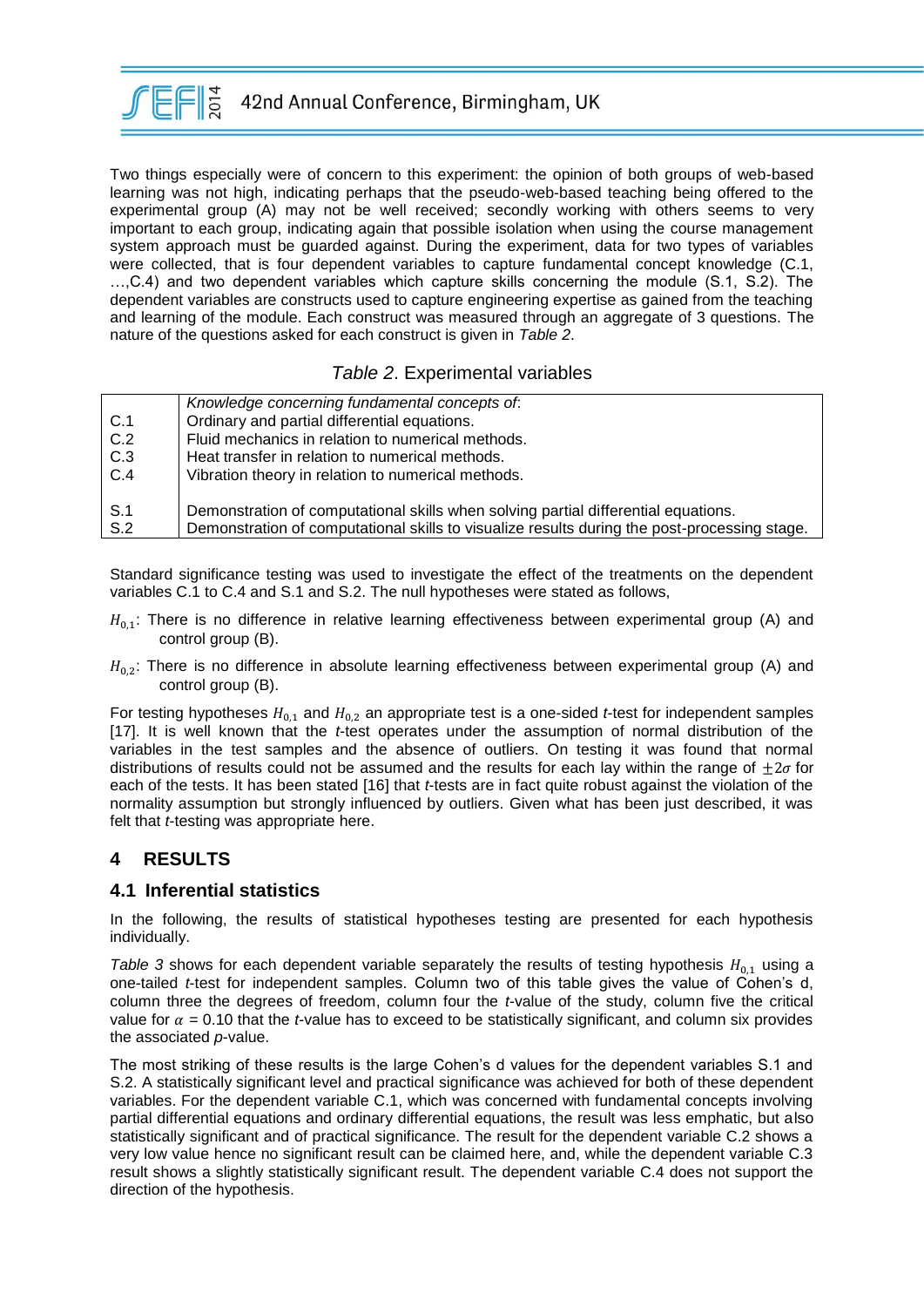

| Group (A) versus Group (B) |         |     |          |                  |         |
|----------------------------|---------|-----|----------|------------------|---------|
| Variable                   |         | df  | t-Value  | Crit. $t_{0.90}$ | p-Value |
| C.1 (ODE, PDE)             | 0.68    | 271 | 5.597    | 1.2846           | 0.0000  |
| C.2 (Fluid Mech.)          | 0.06    | 271 | 0.494    | 1.2846           | 0.3108  |
| C.3 (Heat Transfer)        | 0.30    | 271 | 2.469    | 1.2846           | 0.0070  |
| C.4 (Vibration)            | $-0.03$ | 271 | $-0.247$ | 1.2846           | 0.5975  |
| S.1 (Skills, PDEs)         | 1.12    | 271 | 9.219    | 1.2846           | 0.0000  |
| S.2 (Skills, Visual)       | 0.94    | 271 | 7.737    | 1.2846           | 0.0000  |

*Table 3*. Results for 'performance improvement'

*Table 4* shows for each dependent variable separately the results of testing hypothesis  $H_{0,2}$  using a one-tailed *t*-test for independent samples. Again the values for the Cohen's d are large for the dependent variables S.1 and S.2, showing that a statistically significant level and practical significance was achieved for these dependent variables. While the dependent variables C.1 and C.3 do not show a high statistical significance, they do support the direction of expected absolute learning effect with practical significance, i.e. showing a medium effect size. The dependent variables C.2 and C.4 do not support the direction of the hypothesis although the Cohen d values are reasonably small.

| Group (A) versus Group (B) |         |     |          |                  |         |  |  |
|----------------------------|---------|-----|----------|------------------|---------|--|--|
| Variable                   |         | df  | t-Value  | Crit. $t_{0.90}$ | p-Value |  |  |
| C.1 (ODE, PDE)             | 0.24    | 271 | 1.975    | 1.2846           | 0.0246  |  |  |
| C.2 (Fluid Mech.)          | $-0.11$ | 271 | $-1.280$ | 1.2846           | 0.8992  |  |  |
| C.3 (Heat Transfer)        | 0.24    | 271 | 1.975    | 1.2846           | 0.0246  |  |  |
| C.4 (Vibration)            | $-0.09$ | 271 | $-0.741$ | 1.2846           | 0.7703  |  |  |
| S.1 (Skills, PDEs)         | 0.64    | 271 | 5.268    | 1.2846           | 0.0000  |  |  |
| S.2 (Skills, Visual)       | 0.71    | 271 | 5.844    | 1.2846           | 0.0000  |  |  |

*Table 4*. Results for 'post-test improvement'

# **5 DISCUSSION**

There was, at the beginning of the new system's development process, an amount of scepticism and inertia which had to be overcome, probably due to the non-awareness of what such a system may contribute and a certain reluctance to change what was already working reasonably well. However, it was clear that new technologies and approaches could bring new opportunities and it was on this basis that progress was initially made. Also it was recognized that today's students respond positively when using technology, that is, they seem more interested and engaged in what they were doing. A third reason, and an important one, was that it was felt that the subject, numerical methods, could no longer be divorced from computer programming. When computer programming is involved, the learning process becomes much more personalized after the initial beginner level, and the question arose as to how to efficiently provide the student with an environment to accommodate the need to explore different ways to achieve a given outcome, and to have time to reflect and research around and beyond an outcome.

The empirical studies presented in this paper investigated the effect of changing a numerical methods for engineering module to develop engineering expertise. The performance of the students was analysed with regard to six aspects, i.e., knowledge concerning fundamental concepts of, ordinary and partial differential equations (C.1), fluid mechanics (C.2), heat transfer (C.3), and vibration (C.4) as well as computational skills involving partial differential equations (S.1) and visualisation (S.2). The results show, quite conclusively that that the experimental method of delivering the module in the revised way led to enhancement of the skills acquired by group (A) as compared to group (B). It is clear when students are allowed to explore and learn at their own pace, and, with the opportunity to have as much hands-on activity as they wished for, computational skills become stronger.

The results for the performance of relative and absolute learning effectiveness between the experimental and control groups did not show as conclusive results as for the computational skills. For the fundamental concepts related to differential equations (C.1) significantly better scores were obtained by the experimental group but similar learning was received by both groups for the fundamental skills concerning fluid mechanics (C.2.) and vibration (C.4), showing that new material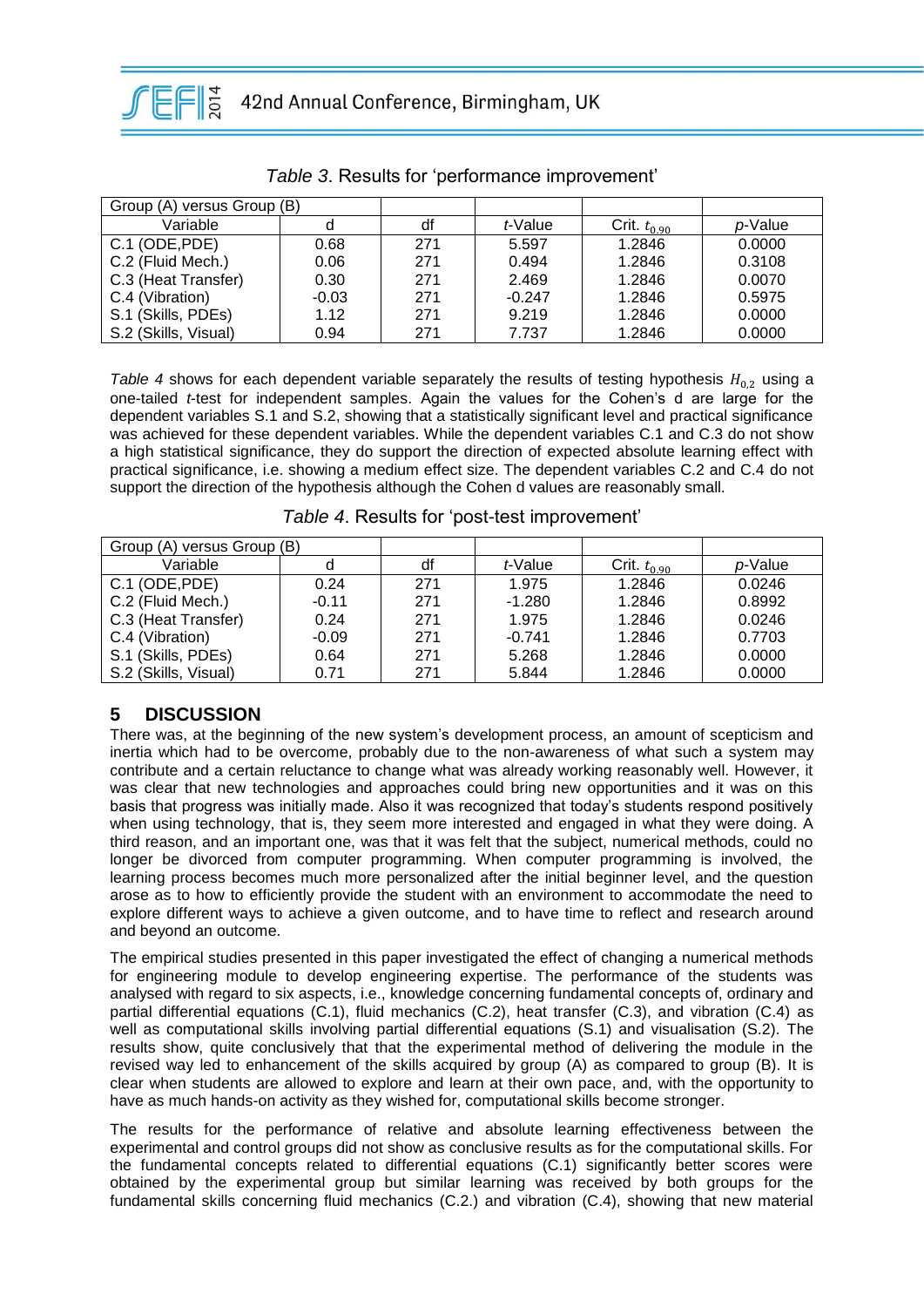

prepared for the experimental group had no effect, and perhaps reversed the hoped-for trend. For fundamental heat transfer concepts (C.2) the trend was correct and for relative learning effectiveness the results were statistically significant. It is clear that more work has to be done in structuring knowledge around key concepts and principles of the various fields of interest to improve these results. As the course is now on Moodle, development is planned for more audio, video modes of communication as well as the inclusion of much more digitised multiple-choice tests to help the students check on their progress and expand their curiosity. Lectures, explaining difficult concepts will soon be available "on-line" so that students can view explanations as many times as they feel necessary.

### **5.1 Threats to validity**

There are three main classes of threats to the validity of this study, i.e. construct validity, internal validity and external validity.

Regarding construct validity, the isolation of the concepts of differential equations, fluid mechanics, heat transfer and vibration may not always be possible, so making the distinctions held in this work too simplistic. Internal validity is the degree to which conclusions can be drawn about the casual effect of the independent variable on the dependent variables. Potential threats can include selection effects, non-random student loss, instrumentation effect and maturation effect. The selection effect was to some extent alleviated by comparison of previous mathematical results of the two groups. In addition any differences in ability between groups were captured by collecting pre-test scores and by measuring the level of experience of students. There was no drop-out of any kind before the pre-test or before the treatment. Most students thought that enough time was given for each of the tasks, so alleviating an instrumentation effect, and any maturation effect was minimized by not informing students that they would be completing the same test for the post-test as that given for the pre-test. All pre-test papers were re-collected after the pre-test.

External validity is the degree to which the results of the research can be generalized to the population under study and other research settings. Two possible threats have been identified: student representativeness and materials. The students participating in the experiment were all students of an engineering discipline and it can be expected that the results of the study are to some degree representative of this class of students. However as they were undergraduates and not seasoned professionals, this assumption should be treated with some caution. As regards the materials, their size and adequacy may vary depending on students' previous knowledge.

# **6 CONCLUSIONS**

The results of this work are very promising when it comes to the improvement of the students' computational skills. Much improvement was found when writing and analyzing computer programs concerned with partial differential equations and in producing post-processing visualization. The latter had the additional advantage in motivating students. However, the same decisive improvement was not found for the teaching and learning of fundamental skills. The results here were patchy, with at times negative results found between the two groups. In the future more audio, video and self-testing materials will be made available, including recording of lectures so that students can isolate difficult concepts and view explanations as many times as they require.

# **7 ACKNOWLEDGEMENTS**

The authors are grateful to Mr. Alan Thomson, IT Support Manager, for his valuable contribution to the installation and maintenance of the necessary hardware and software.

# **REFERENCES**

- [1] Litzinger, T. A., Lattuca, L. R., Hadgraft, R. G. and Newstetter, W. C. (2011), Engineering education and the development of expertise, *Journal of Engineering Education*, Vol. 100, No. 1, pp. 123-150.
- [2] Smith, K. A. (1987), Educational engineering: Heuristics for improving learning effectiveness and efficiency, *Engineering Education*, Vol. 77, No. 5, pp. 274-279.